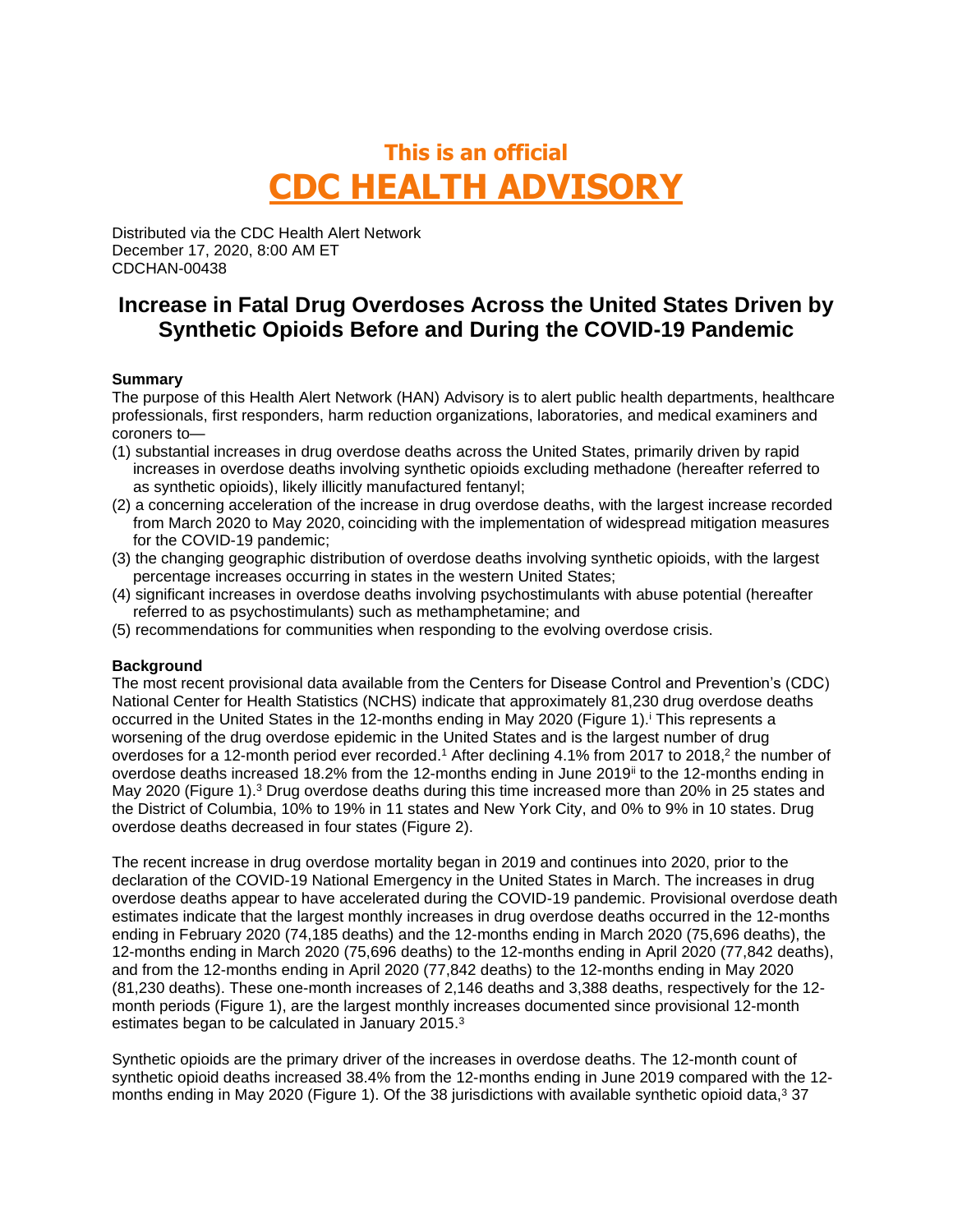jurisdictions reported increases in synthetic opioid overdose deaths for this time period. Eighteen of these jurisdictions reported increases greater than 50%, 11 reported increases of 25% to 49%, 7 reported increases of 10% to 24%, 1 reported an increase <10% (See Figure 3). State and local health department reports indicate that the increase in synthetic opioid-involved overdoses is primarily linked to illicitly manufactured fentanyl.<sup>4-6</sup> Historically, deaths involving illicitly manufactured fentanyl have been concentrated in the 28 states east of the Mississippi River, where the heroin market has primarily been dominated by white powder heroin.<sup>5,7</sup> In contrast, the largest increases in synthetic opioid deaths from the 12-months ending in June 2019 to the 12-months ending in May 2020 occurred in 10 western states (98.0% increase).<sup>iii</sup> This is consistent with large increases in illicitly manufactured fentanyl availability in western states<sup>8</sup> and increases in fentanyl positivity in clinical toxicology drugs tests in the West after the COVID-19 pandemic.<sup>9</sup> Increases in synthetic opioid overdose deaths were also substantial in other regions: 12 southern states and the District of Columbia (35.4%), 6 midwestern states (32.1%), and 8 northeastern states and New York City (21.1%) (Figure 3).

Overdose deaths involving cocaine also increased by 26.5% from the 12-months ending in June 2019 to the 12-months ending in May 2020 (Figure 1). Other data have shown that recent increases in overdose deaths involving cocaine are primarily related to overdose deaths that involved both cocaine and synthetic opioids (primarily illicitly manufactured fentanyl). <sup>10</sup> These deaths are likely linked to co-use of cocaine among people injecting opioids such as illicitly manufactured fentanyl or heroin. 11 In contrast, overdose deaths involving psychostimulants, such as methamphetamine, have been increasing with and without synthetic opioid co-use and at a rate faster than overdose deaths involving cocaine.<sup>10</sup> Provisional 12-month counts of overdose deaths involving psychostimulants in the United States increased by 34.8% from the 12-months ending in June 2019 compared to the 12-months ending in May 2020. The number of deaths involving psychostimulants now exceeds the number of cocaine-involved deaths (Figure 1). These increases are consistent with the increased availability of methamphetamine in the illicit drug supply and increases in methamphetamine-related treatment admissions.8,12-14

#### **Recommendations**

These newly released provisional fatal overdose data, coupled with the known disruption to public health, healthcare, and social services as a result of the COVID-19 pandemic and related mitigation measures, highlight the need for essential services to remain accessible for those most at risk of overdose and the need to expand prevention and response activities. CDC recommends the following actions as appropriate based on community needs and characteristics:

- **1) Expand the provision and use of naloxone and overdose prevention education**
	- o *Public health departments and community-based organizations*:
		- Raise awareness about
			- 1) The critical need for bystanders to have naloxone on hand and use it during an overdose;
			- 2) The changing illicit drug marketplace and the wider availability and geographic dispersion of illicitly manufactured fentanyl and novel psychoactive substances (e.g., fentanyl analogs);
			- 3) Common co-use of illicitly manufactured fentanyl with other drugs such as cocaine and methamphetamine; and
			- 4) Infrequent mixing of illicitly manufactured fentanyl into the illicit drug supplies of methamphetamine and cocaine.<sup>7,12</sup>
		- Increase awareness about the risk of using drugs when alone and emphasize the need for risk reduction strategies among people who use drugs, including during the COVID-19 pandemic. Strategies can include
			- o Not using drugs alone and knowing what drugs are being used;
			- o Ensuring naloxone is available and that people who use drugs and their loved ones know how to administer it; and
			- o Having a friend or loved one check in on people who use drugs regularly, especially during use.
		- Provide messaging to community groups (particularly those providing services to high risk populations), community leaders, school officials, faith based leaders,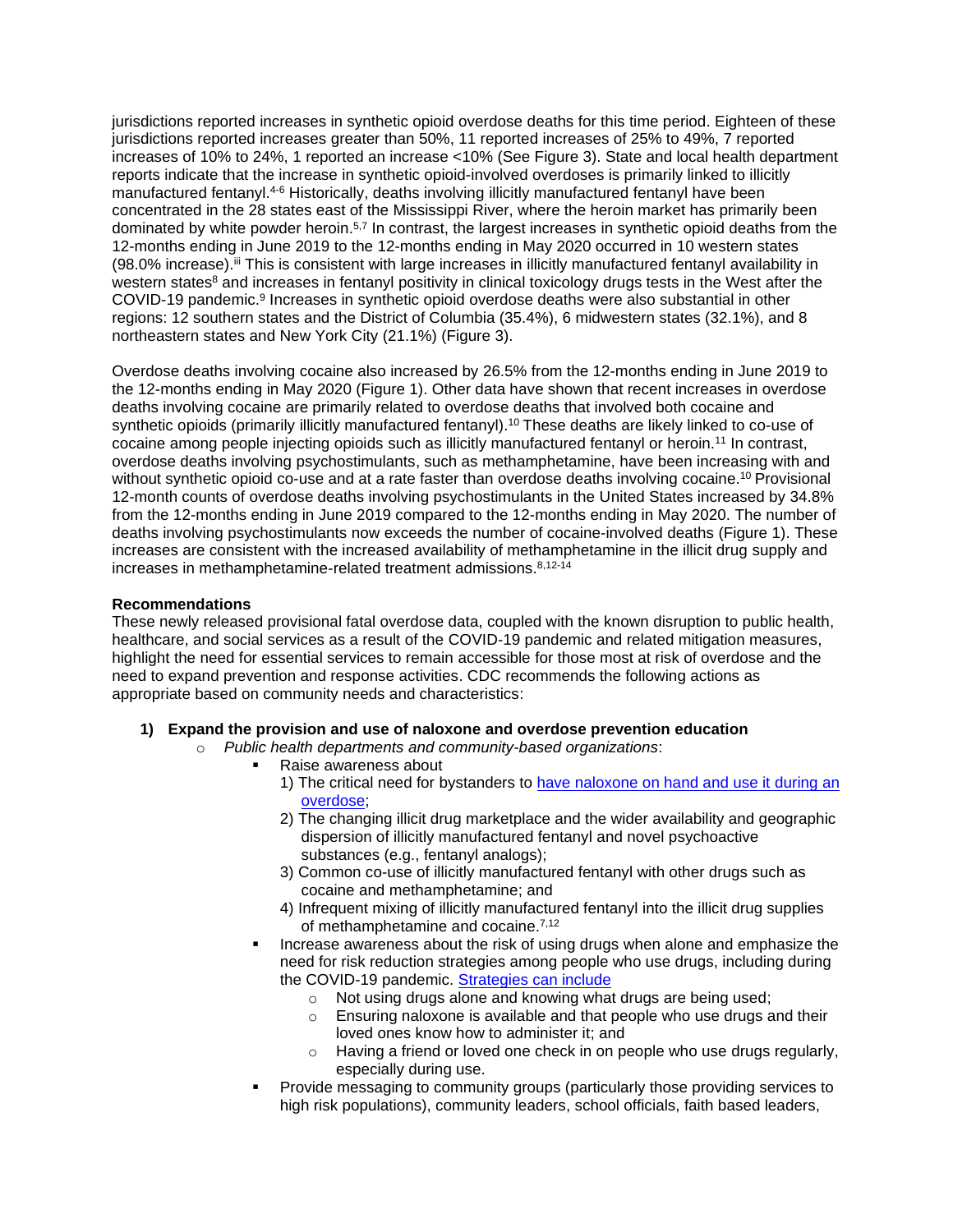parents, students and others about the changing illicit drug supply and risks for overdose and exposure to highly potent opioids such as illicitly manufactured fentanyl or counterfeit drugs appearing to be legal prescription medications.

- o *Healthcare providers:*
	- Talk to patients about the changing illicit drug supply and risks for overdose and exposure to highly potent opioids such as illicitly manufactured fentanyl.
	- Prescribe naloxone to individuals at risk for opioid overdose, such as those with a prior history of overdose, those with opioid use disorder, and individuals using illicit opioids and other drugs that might be mixed with illicitly manufactured fentanyl.
	- Co-prescribe naloxone to patients with high morphine milligram equivalents and those receiving opioids and benzodiazepines.<sup>15</sup>
	- Expand locations in which overdose prevention education and take-home naloxone are provided. These locations can include inpatient and outpatient treatment programs, primary care settings, retail pharmacies, counseling and support groups, and other community-based settings. Expanding locations may be especially important in rural areas.<sup>16-18</sup>
	- Counsel patients that multiple doses of naloxone may be needed for a single overdose event because of the potency of illicitly manufactured fentanyl and fentanyl analogs,<sup>19</sup> and that multiple doses of naloxone may be needed over time due to prolonged effects of opioids in some cases. 5,20
- o *Harm reduction organizations*:
	- Increase the provision of overdose prevention education and take-home naloxone to people who use drugs, their friends, and others likely to witness or experience an overdose.<sup>7,21-23</sup>
	- Ensure that individuals have sufficient doses of take-home naloxone to account for the potency of illicitly manufactured fentanyl and fentanyl analogs.<sup>24</sup>
	- Call 911 immediately after recognizing an overdose or resuscitating a patient. Naloxone available in the field may not be sufficient to reverse the overdose. Those who receive naloxone may experience a recurrence of overdose symptoms or experience other acute medical, traumatic, toxicologic, or psychiatric conditions. 25,26
	- Prioritize naloxone distribution to people who use drugs following periods of abstinence and during transitions where opioid tolerance may have waned. There is a higher risk of overdose during these periods, including postincarceration and after treatment for an opioid use disorder, if a relapse occurs.27,28
- o *First responders to overdoses:*
	- Increase the amount of naloxone on hand given the increased amount needed and rate of use for overdoses involving illicitly manufactured fentanyl and fentanyl analogs.<sup>29</sup>
	- Implement and improve post-overdose outreach and follow-up via peer recovery support specialists to promote engagement in treatment.
	- Take steps to reduce the risk of COVID-19 exposure when responding to a suspected drug overdose and administering naloxone. These steps include using personal protective equipment (PPE) and positioning the person's head facing away from you when administering naloxone.

#### **2) Expand access to and provision of treatment for substance use disorders**

- o *Healthcare providers:*
	- **Provide Medications for Opioid Use Disorder (MOUD)**
		- Treatment with the FDA-approved medications methadone, buprenorphine, or naltrexone are lifesaving and the most effective forms of treatment for opioid use disorder.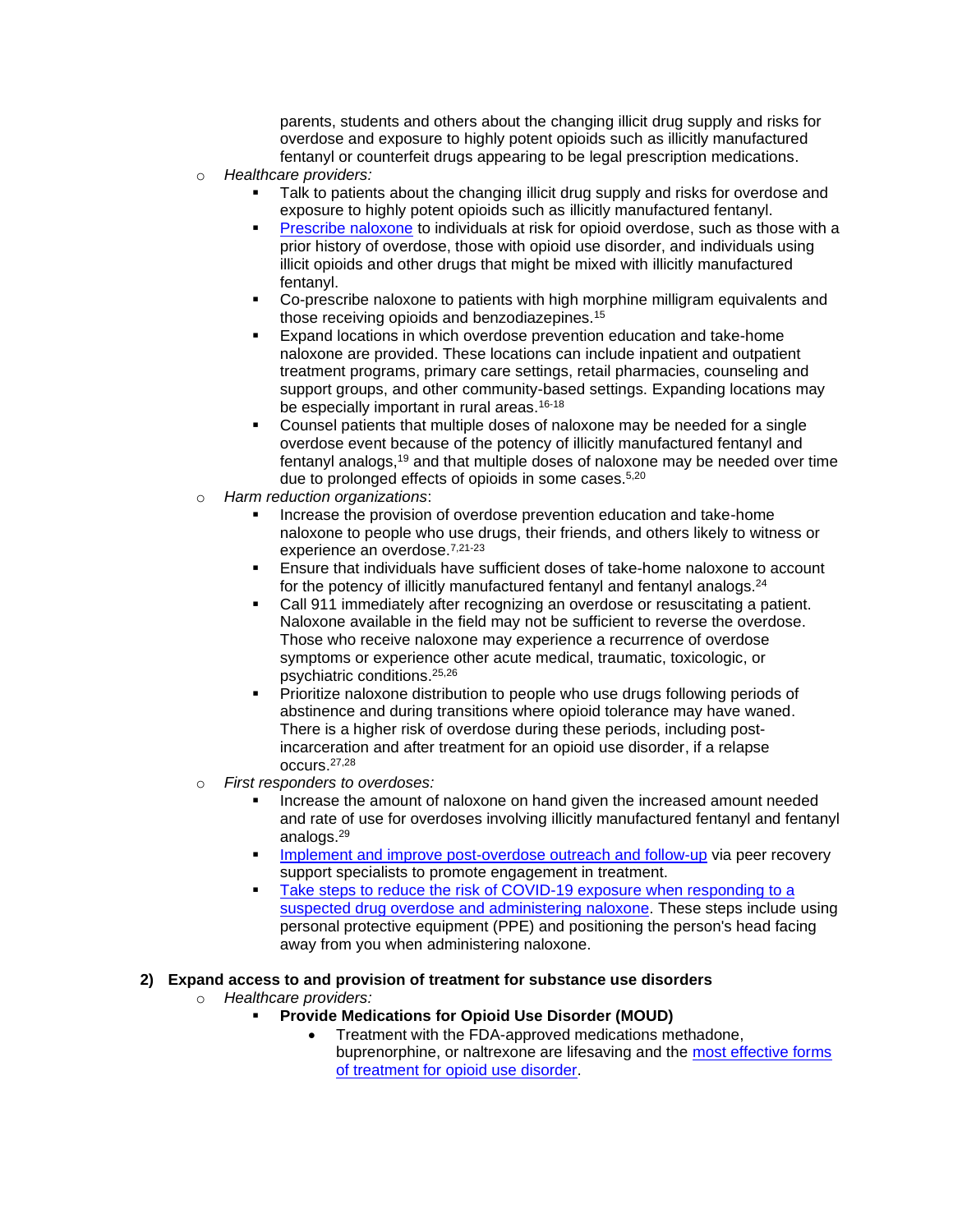- Ensure treatment access, especially for people who are transitioning from institutional settings such as the criminal justice system, residential treatment, or a recent hospitalization.<sup>7,30</sup>
- During the COVID-19 public health emergency, the Federal Government has made it easier to obtain MOUD through telehealth.<sup>31-33</sup>
	- o Find treatment options or call **1-800-662-HELP (4357).**
	- o SAMHSA's Buprenorphine Practitioner Locator can help identify a qualified practitioner who can prescribe buprenorphine.
- **Provide Stimulant (Cocaine, Methamphetamine) Use Disorder Treatment**
	- Unlike opioid use disorder treatment, there are no FDA-approved medications to treat stimulant use disorders.
	- The most effective treatments for stimulant use disorders are psychosocial therapies such as motivational interviewing, contingency management, contingency management combined with community reinforcement approach, and contingency management combined with cognitive-behavioral therapy. These therapies have demonstrated effectiveness for stimulant use disorders. For additional information about each of these treatment strategies, see SAMHSA's Treatment for Stimulant Use Disorders.
		- o Find treatment options or call **1-800-662-HELP (4357)**.
- o *Harm reduction organizations:*
	- Offer buprenorphine on-site, in a mobile van, or through telemedicine for clients with opioid use disorder. 34-36

#### **3) Intervene early with individuals at the highest risk for overdose**

- o *Public health departments and harm reduction organizations*:
	- Link people who are at risk for overdose with care and track their retention in care programs. People who are at risk include those who have recently been treated for a non-fatal overdose.<sup>37,38</sup>
	- Consider expanding peer navigator programs or using recovery coaches to intervene with individuals at the highest risk of overdose.<sup>39</sup>
- o *Healthcare providers:*
	- Initiate or continue medications for opioid use disorder among people leaving correctional and detention facilities. *See Recommendation #2 on treatment.*
	- Provide active referral-to-treatment options and recovery support services.<sup>40</sup>
	- Implement post-overdose response protocols, including in emergency departments, that incorporate links between public health, treatment providers, community-based service organizations, and healthcare providers. These protocols promote overdose education, treatment, linkage to care and MOUD, and naloxone distribution. 41,42
- o *Public safety:*
	- Divert individuals with low-level drug offenses pending prosecution to case management and supportive wrap-around services instead of jail or prison and prosecution. Diversion enables long-term treatment and recovery.43,44 Examples of diversion programs include Police Assisted Addiction and Recovery Initiative (PAARI) and Law Enforcement Assisted Diversion (LEAD).

#### **4) Improve detection of overdose outbreaks due to fentanyl, novel psychoactive substances (e.g., fentanyl analogs), or other drugs to facilitate an effective response**

- o *Public health departments*:
	- Identify drug overdose outbreaks and spikes rapidly using existing surveillance systems such as syndromic surveillance emergency department data, emergency medical services data, commercial laboratory data, poison center data, medical examiner or coroner data, and tools like Overdose Detection – Mapping Application Program (ODMAP). Existing syndromic surveillance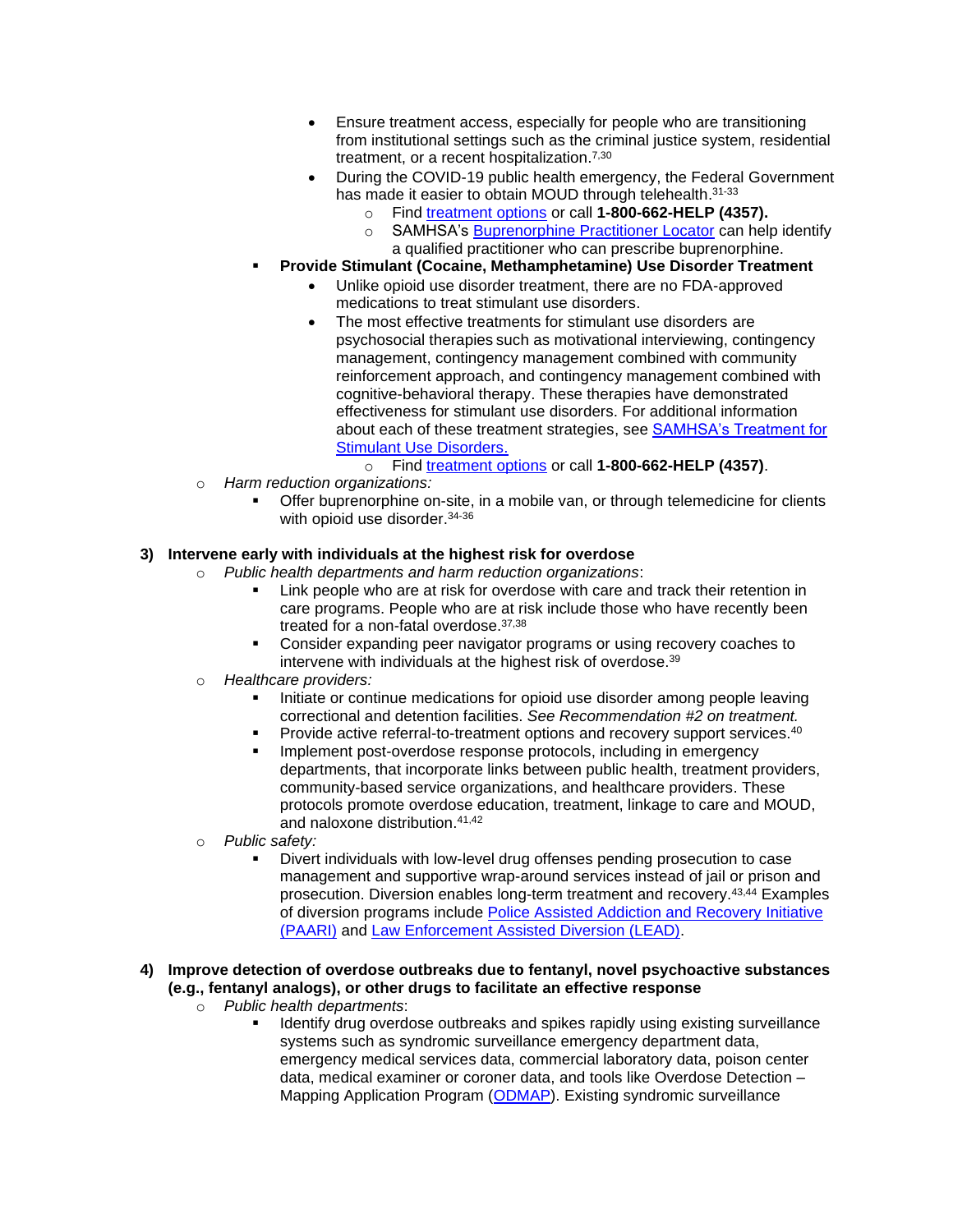emergency department data sources include CDC's Drug Overdose Surveillance and Epidemiology (DOSE) system and the National Syndromic Surveillance Program (NSSP) 7,9,45,46

- Track and monitor trends in the illicit opioid drug supply and overdoses, using local, state, and federal data systems and toxicological testing, including:
	- The geographic distribution of illicit drugs and overdoses;
	- Shifts in demographic characteristics of individuals at risk for overdose (e.g., by sex, race/ethnicity); and
	- **•** The identification of the drugs with which opioids are mixed and drug products containing multiple opioids (e.g., heroin and illicitly manufactured fentanyl).
- o *Medical examiners and coroners*:
	- Screen specimens, including in suspected overdose deaths involving heroin, using an enzyme-linked immunosorbent assay (ELISA) test that can detect substances including fentanyl and fentanyl analogs. <sup>47</sup> *See laboratory section below.*
	- Screen for novel psychoactive substances prevalent in your region or when an unexplained increase in drug overdoses occurs.<sup>48</sup>
		- Consider specialized testing for fentanyl analogs or other novel synthetic opioids when fentanyl screening is negative, or confirmatory testing is inconclusive, yet opioid or fentanyl overdose is highly suspected. This is particularly important if an increase in overdoses is occurring or fentanyl analogs have been detected in local drug products.<sup>49</sup>
- o *Laboratories:*
	- Implement an opioid biosurveillance program in line with the Association of Public Health Laboratories (APHL) guidance on developing model surveillance systems for use in tracking non-fatal opioid overdoses at the state level.
	- Use CDC's Traceable Opioid Material<sup>®</sup> Kits (TOM Kits<sup>®</sup>). This product line provides reference materials enabling labs to screen for more than 210 synthetic opioid compounds – including more than 190 fentanyl analogs.<sup>50</sup> Available kits include the Opioid Certified Reference Material kit (Opioid CRM kit) and the Fentanyl Analog Screening (FAS) Kit.
- o *Harm reduction organizations:*
	- Implement drug checking services and drug supply surveillance in line with applicable state and local laws. 51
	- Partner with public safety and public health to obtain and disseminate the latest information on local drug supply and overdose trends. 51,52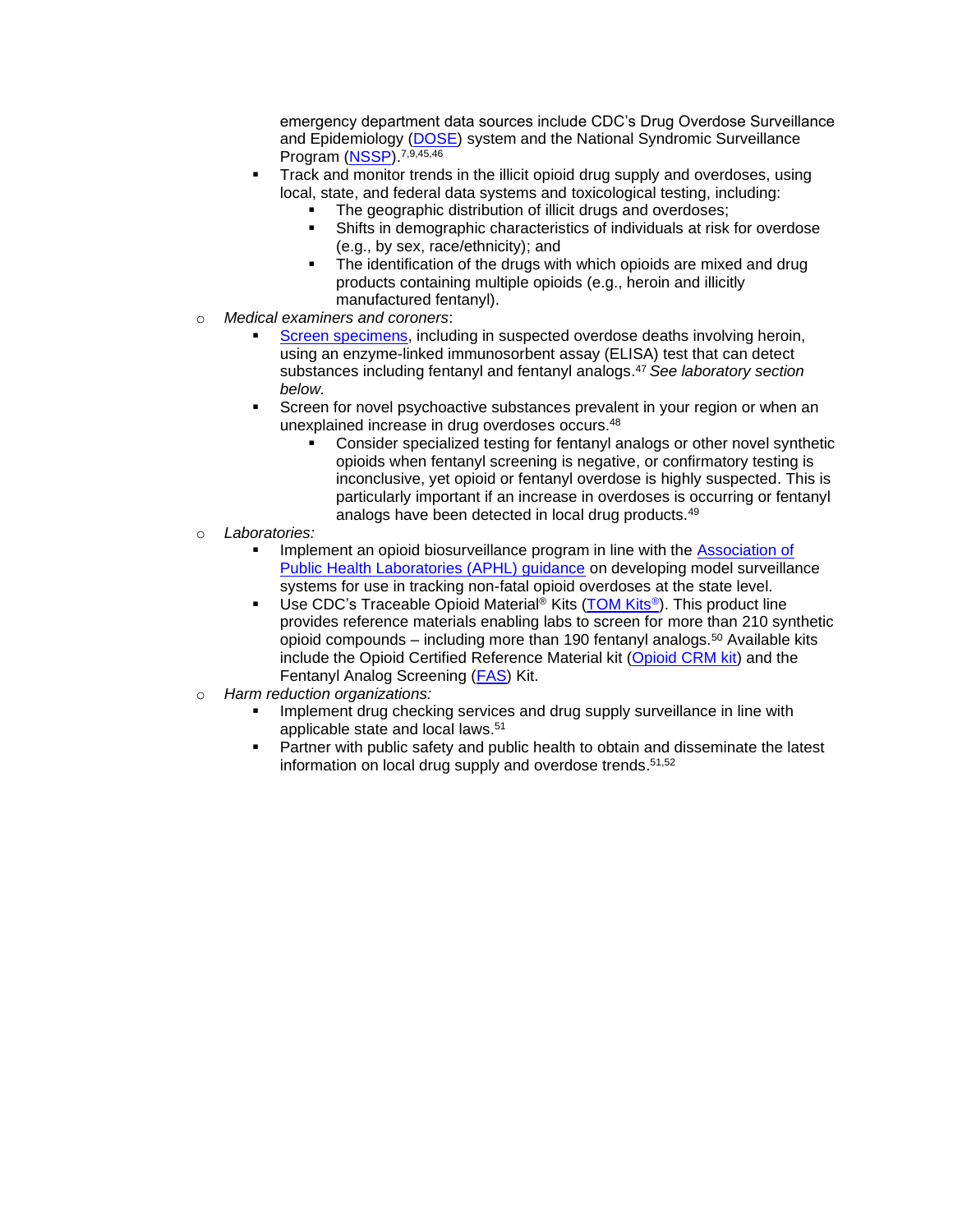

*Figure 1: Twelve-month provisional<sup>a</sup> drug overdose death counts for all drugs<sup>b</sup> , synthetic opioids<sup>c</sup> , cocaine<sup>d</sup> , and psychostimulants<sup>e</sup> , for 50 states, the District of Columbia, and New York City: 12-months ending in June 2019 to 12-months ending in May 2020<sup>f</sup>*

a Provisional drug overdose death counts are based on death records received and processed by NCHS. Provisional drug overdose death data are often incomplete, and the degree of completeness varies by jurisdiction and 12-month ending period. Consequently, the numbers of drug overdose deaths are underestimated based on provisional data relative to final data and are subject to random variation. Provisional data are based on available records that meet certain data quality criteria at the time of analysis and may not include all deaths that occurred during a given time period. Therefore, they should not be considered comparable with final data and are subject to change. The counts used in this analysis are the "predicted" values. Predicted provisional counts represent estimates of the number of deaths adjusted for incomplete reporting.

b Deaths were classified using the International Classification of Diseases, Tenth Revision (ICD–10). Drug overdose deaths were identified using underlying cause-of-death codes X40–X44, X60–X64, X85, and Y10–Y14. The drug classes are all nested within all drug overdose deaths, but multiple drug classes may be involved in a single drug overdose death. c Drug overdose deaths, as defined, that involve synthetic opioids other than methadone (T40.4).

d Drug overdose deaths, as defined, that involve cocaine (T40.5).

e Drug overdose deaths, as defined, that involved psychostimulants with abuse potential (T43.6).

f Included time periods will have some amount of overlap. For example, the 12-months ending in June 2019 (i.e., July 2018 to June 2019) includes deaths occurring in June 2019, which is also included separately in 12-months ending in May 2020 (i.e., June 2019 to May 2020).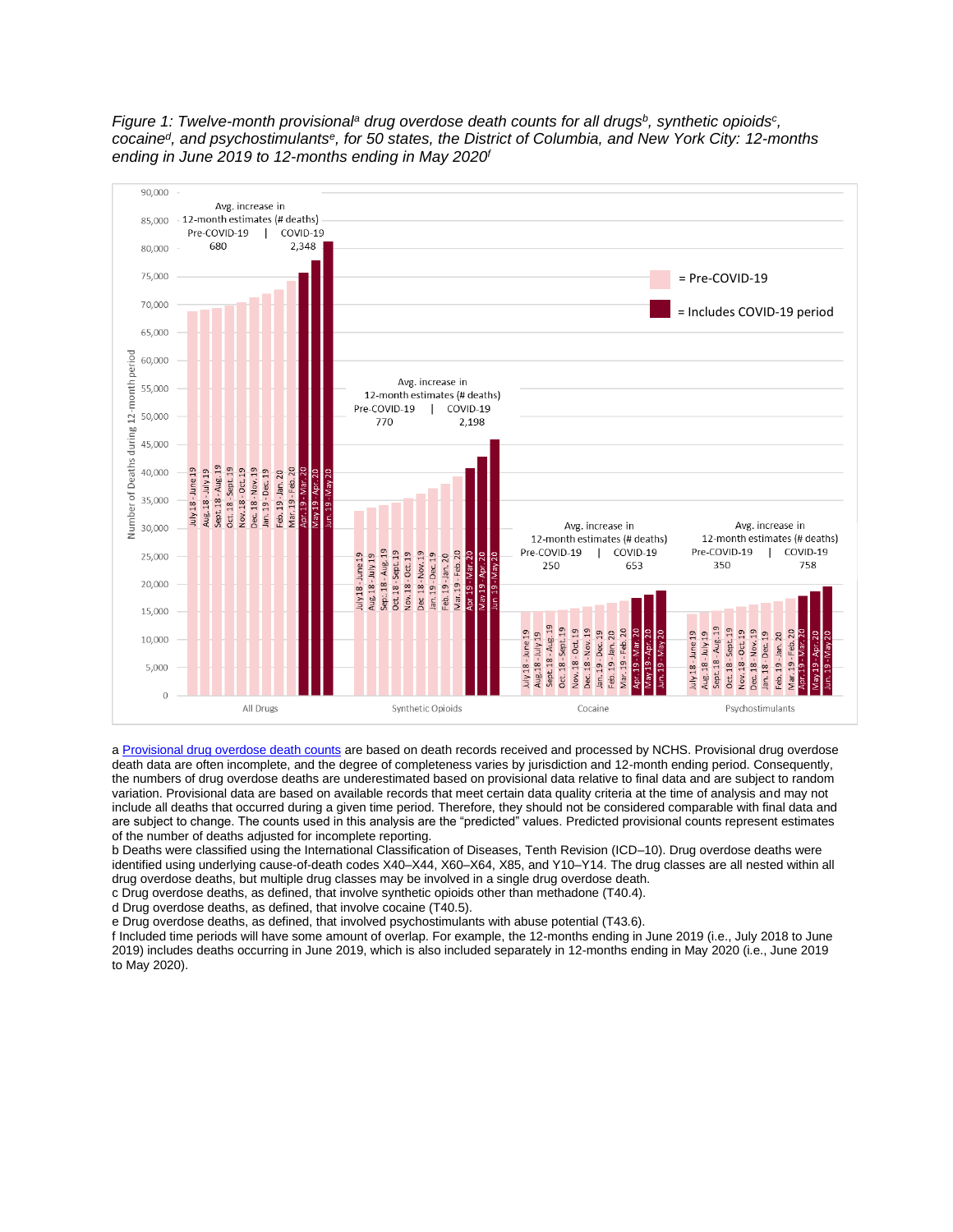*Figure 2: Percentage change in 12-months ending provisional<sup>a</sup> data on all fatal drug overdoses<sup>b</sup> , 50 states, the District of Columbia, and New York City: Overdose deaths from 12-months ending in June 2019 to 12-months ending in May 2020<sup>c</sup>*



a Provisional drug overdose death counts are based on death records received and processed by NCHS. Provisional drug overdose death data are often incomplete, and the degree of completeness varies by jurisdiction and 12-month ending period. Consequently, the numbers of drug overdose deaths are underestimated based on provisional data relative to final data and are subject to random variation. Provisional data are based on available records that meet certain data quality criteria at the time of analysis and may not include all deaths that occurred during a given time period. Therefore, they should not be considered comparable with final data and are subject to change. The counts used in this analysis are the "predicted" values. Predicted provisional counts represent estimates of the number of deaths adjusted for incomplete reporting.

b Deaths were classified using the International Classification of Diseases, Tenth Revision (ICD–10). Drug overdose deaths were identified using underlying cause-of-death codes X40–X44, X60–X64, X85, and Y10–Y14.

c Included time periods will have some amount of overlap. For example, the 12-months ending in June 2019 (i.e., July 2018 to June 2019) includes deaths occurring in June 2019, which is also included separately in 12-months ending in May 2020 (i.e., June 2019 to May 2020).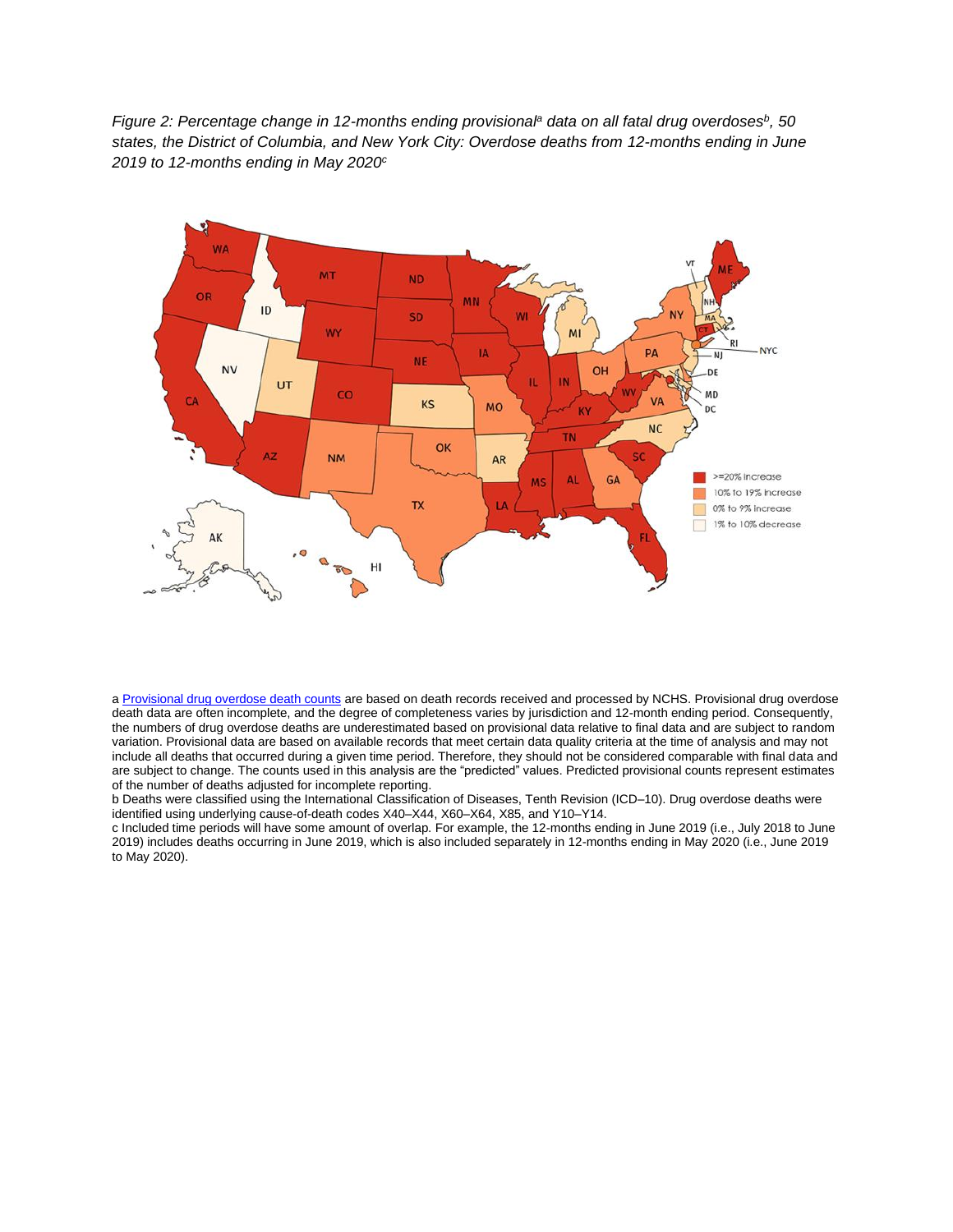*Figure 3: Percentage change in 12-months ending provisional<sup>a</sup> count of fatal overdoses involving synthetic opioids<sup>b</sup> , 36 states, the District of Columbia, and New York City<sup>c</sup> : Deaths from 12-months ending in June 2019 to 12-months ending in May 2020<sup>d</sup>*



a Provisional drug overdose death counts are based on death records received and processed by NCHS. Provisional drug overdose death data are often incomplete, and the degree of completeness varies by jurisdiction and 12-month ending period. Consequently, the numbers of drug overdose deaths are underestimated based on provisional data relative to final data and are subject to random variation. Provisional data are based on available records that meet certain data quality criteria at the time of analysis and may not include all deaths that occurred during a given time period. Therefore, they should not be considered comparable with final data and are subject to change. The counts used in this analysis are the "predicted" values. Predicted provisional counts represent estimates of the number of deaths adjusted for incomplete reporting.

b Deaths were classified using the International Classification of Diseases, Tenth Revision (ICD–10). Drug overdose deaths were identified using underlying cause-of-death codes X40–X44, X60–X64, X85, and Y10–Y14. Drug overdose deaths, as defined, that involve synthetic opioids other than methadone (T40.4).

c Jurisdictions with fewer than 20 predicted overdose deaths involving synthetic opioids were excluded, as well as those with suppressed data due to data quality issues.

d Included time periods will have some amount of overlap. For example, the 12-months ending in June 2019 (i.e., July 2018 to June 2019) includes deaths occurring in June 2019, which is also included separately in 12-months ending in May 2020 (i.e., June 2019 to May 2020).

#### **For More Information**

- CDC Opioid Overdose homepage: "Understanding the Epidemic"
- CDC Health Advisory: Increases in Fentanyl Drug Confiscations and Fentanyl-related Overdose **Fatalities**
- CDC Health Advisory: **Influx of Fentanyl-laced Counterfeit Pills and Toxic Fentanyl-related** Compounds Further Increases Risk of Fentanyl-related Overdose and Fatalities
- CDC Health Advisory: Rising Numbers of Deaths Involving Fentanyl and Fentanyl Analogs, Including Carfentanil, and Increased Usage and Mixing with Non-opioids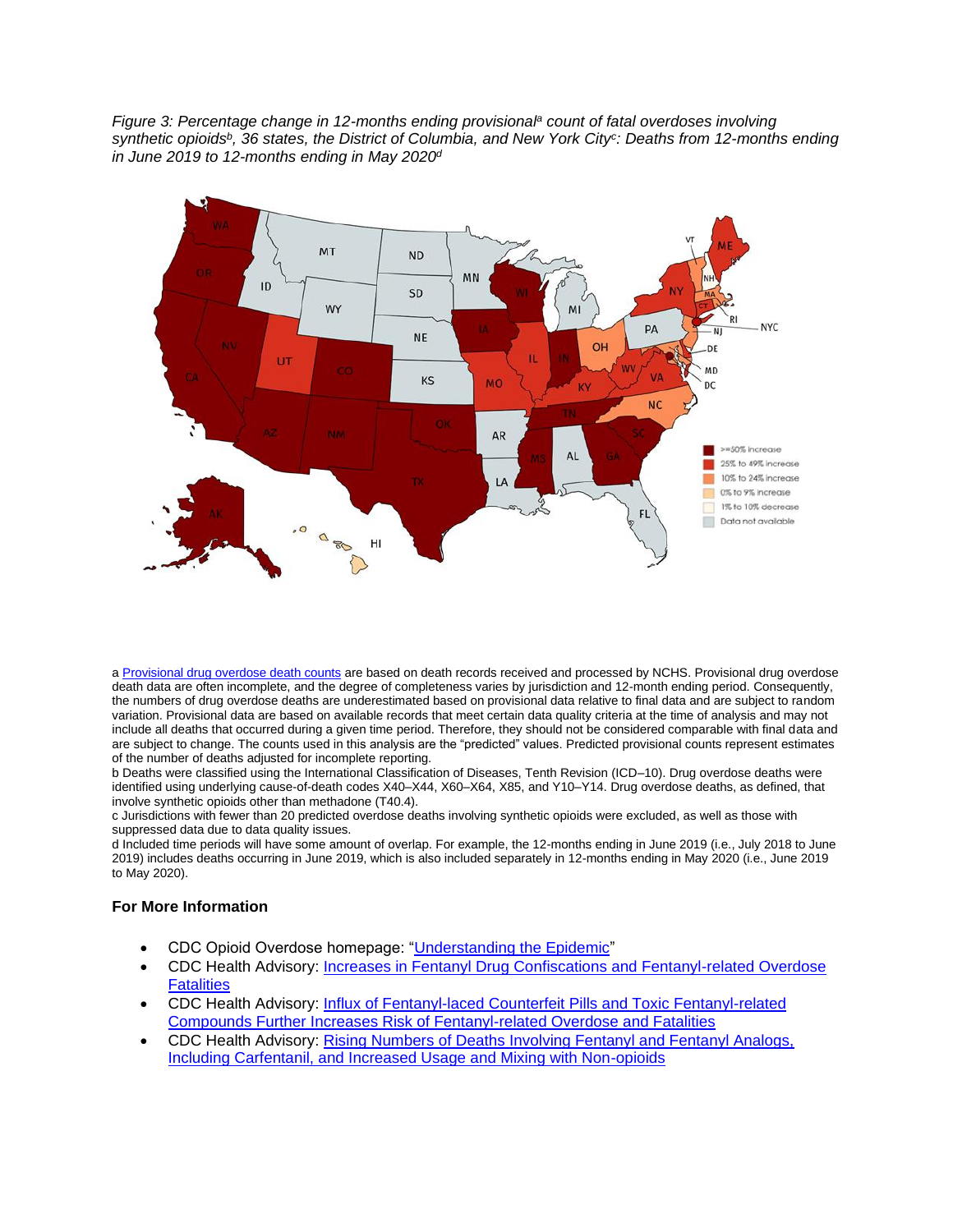#### **References**

- 1. Jalal H, Buchanich JM, Roberts MS, Balmert LC, Zhang K, Burke DS. Changing dynamics of the drug overdose epidemic in the United States from 1979 through 2016. Science. 2018 Sep 21;361(6408):eaau1184.
- 2. Wilson N, Kariisa M, Seth P, Smith H IV, Davis NL. Drug and Opioid-Involved Overdose Deaths — United States, 2017–2018. MMWR Morb Mortal Wkly Rep 2020;69:290–297.
- 3. Ahmad FB, Rossen LM, Sutton P. Provisional drug overdose death counts. National Center for Health Statistics. 2020.
- 4. American Medical Association. **Issue brief: reports of increases in opioid-related overdose and** other concerns during COVID pandemic. Updated December 9, 2020.
- 5. Shover CL, Falasinnu TO, Dwyer CL, et al. Steep increases in fentanyl-related mortality west of the Mississippi River: Recent evidence from county and state surveillance. Drug Alcohol Depend. 2020;216:108314.
- 6. Hedegaard H, Bastian BA, Trinidad JP, Spencer MR, Warner M. Regional differences in the drugs most frequently involved in drug overdose deaths: United States, 2017. National Vital Statistics Reports; vol 68 no 12. Hyattsville, MD: National Center for Health Statistics. 2019.
- 7. O'Donnell J, Gladden RM, Mattson CL, Hunter CT, Davis NL. Vital Signs: Characteristics of Drug Overdose Deaths Involving Opioids and Stimulants — 24 States and the District of Columbia, January–June 2019. MMWR Morb Mortal Wkly Rep 2020;69:1189–1197.
- 8. Drug Enforcement Administration, Diversion Control Division. National Forensic Laboratory Information System: NFLIS-Drug 2019 Midyear Report. 2020. Springfield, VA: U.S. Drug Enforcement Administration.
- 9. Wainwright JJ, Mikre M, Whitley P, Dawson E, Huskey A, Lukowiak A, Giroir BP. Analysis of Drug Test Results Before and After the US Declaration of a National Emergency Concerning the COVID-19 Outbreak. JAMA. 2020 Sep 18;324(16):1674–7.
- 10. Kariisa M, Scholl L, Wilson N, Seth P, Hoots B. Drug overdose deaths involving cocaine and psychostimulants with abuse potential—United States, 2003–2017. MMWR Morb Mortal Wkly Rep 2019;68:388–95.
- 11. Centers for Disease Control and Prevention. HIV Infection, Risk, Prevention, and Testing Behaviors among Persons Who Inject Drugs—National HIV Behavioral Surveillance: Injection Drug Use, 20 U.S. Cities, 2015. HIV Surveillance Special Report 18. Revised edition.
- 12. Drug Enforcement Administration. 2019 National Drug Threat Assessment. Drug Enforcement Administration Strategic Intelligence Section, U.S. Department of Justice. Published December 2019.
- 13. Drug Enforcement Administration, Diversion Control Division. National Forensic Laboratory Information System: NFLIS Drug 2019 Annual Report. Springfield, VA: U.S. Drug Enforcement Administration.
- 14. Jones CM, Olsen EO, O'Donnell J, Mustaquim D. Resurgent Methamphetamine Use at Treatment Admission in the United States, 2008-2017. Am J Public Health. 2020;110(4):509-516.
- 15. Dowell D, Haegerich TM, Chou R. CDC Guideline for Prescribing Opioids for Chronic Pain United States, 2016. MMWR Recomm Rep 2016;65(No. RR-1):1–49.
- 16. Guy GP Jr., Haegerich TM, Evans ME, Losby JL, Young R, Jones CM. *Vital Signs:* Pharmacy-Based Naloxone Dispensing — United States, 2012–2018. MMWR Morb Mortal Wkly Rep 2019;68:679–686.
- 17. Wilson CG, Ramage M, Fagan EB. A Primary Care Response to COVID-19 for Patients with an Opioid Use Disorder [published online ahead of print, 2020 Apr 11]. J Rural Health. 2020.
- 18. Bagley SM, Forman LS, Ruiz S, Cranston K, Walley AY. Expanding access to naloxone for family members: The Massachusetts experience. Drug Alcohol Rev. 2018;37(4):480-486.
- 19. Somerville NJ, O'Donnell J, Gladden RM, et al. Characteristics of Fentanyl Overdose Massachusetts, 2014–2016. MMWR Morb Mortal Wkly Rep 2017;66:382–386.
- 20. Rzasa Lynn R, Galinkin JL. Naloxone dosage for opioid reversal: current evidence and clinical implications. Ther Adv Drug Saf. 2018;9(1):63-88.
- 21. McDonald R, Strang J. Are take-home naloxone programmes effective? Systematic review utilizing application of the Bradford Hill criteria. Addiction. 2016;111(7):1177-1187.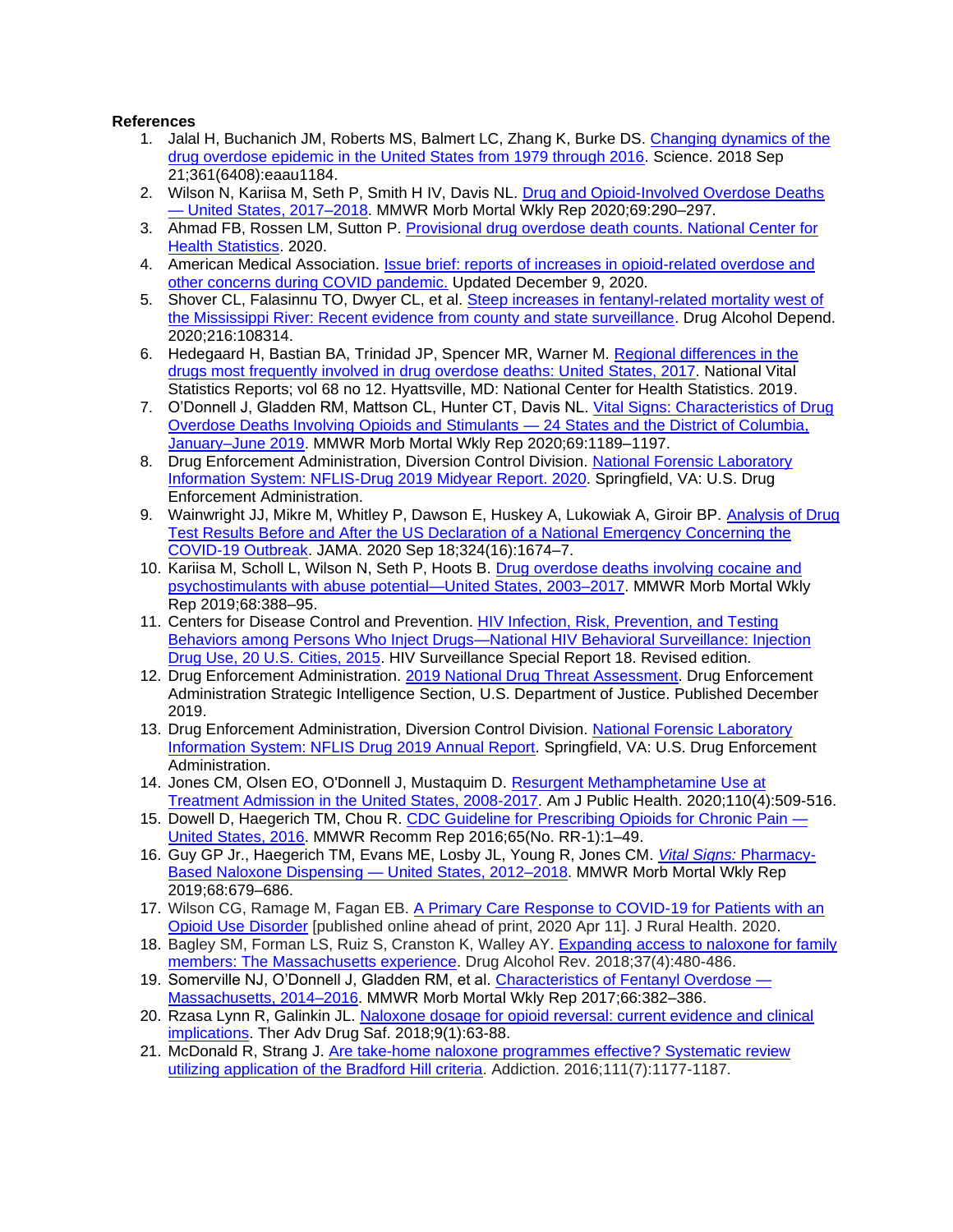- 22. Townsend T, Blostein F, Doan T, Madson-Olson S, Galecki P, Hutton DW. Cost-effectiveness analysis of alternative naloxone distribution strategies: First responder and lay distribution in the United States. Int J Drug Policy. 2020;75:102536.
- 23. Lambdin BH, Bluthenthal RN, Wenger LD, et al. Overdose Education and Naloxone Distribution Within Syringe Service Programs - United States, 2019. MMWR Morb Mortal Wkly Rep. 2020;69(33):1117-1121. Published 2020 Aug 21.
- 24. Carpenter J, Murray BP, Atti S, Moran TP, Yancey A, Morgan B. Naloxone Dosing After Opioid Overdose in the Era of Illicitly Manufactured Fentanyl. J Med Toxicol. 2020;16(1):41-48.
- 25. Karamouzian M, Kuo M, Crabtree A, Buxton JA. Correlates of seeking emergency medical help in the event of an overdose in British Columbia, Canada: Findings from the Take Home Naloxone program. Int J Drug Policy. 2019;71:157-163.
- 26. Scheuermeyer FX, DeWitt C, Christenson J, et al. Safety of a Brief Emergency Department Observation Protocol for Patients With Presumed Fentanyl Overdose. Ann Emerg Med. 2018;72(1):1-8.e1.
- 27. Binswanger IA, Blatchford PJ, Mueller SR, Stern MF. Mortality after prison release: opioid overdose and other causes of death, risk factors, and time trends from 1999 to 2009. Ann Intern Med. 2013;159(9):592-600.
- 28. Krawczyk N, Mojtabai R, Stuart EA, et al. Opioid agonist treatment and fatal overdose risk in a state-wide US population receiving opioid use disorder services. Addiction. 2020;115(9):1683- 1694.
- 29. Klebacher R, Harris MI, Ariyaprakai N, et al. *Incidence of Naloxone Redosing in the Age of the* New Opioid Epidemic. Prehosp Emerg Care. 2017;21(6):682-687.
- 30. Mattson CL, O'Donnell J, Kariisa M, Seth P, Scholl L, Gladden RM. Opportunities to Prevent Overdose Deaths Involving Prescription and Illicit Opioids, 11 States, July 2016-June 2017. MMWR Morb Mortal Wkly Rep. 2018 Aug 31;67(34):945-951.
- 31. Centers for Medicare & Medicaid Services. Leveraging Existing Health and Disease Management Programs to Provide Mental Health and Substance Use Disorder Resources During the COVID-19 Public Health Emergency.
- 32. Drug Enforcement Administration. Flexibility during the nationwide public health emergency to prescribe buprenorphine.
- 33. Substance Abuse and Mental Health Services Administration (SAMHSA): Opioid Treatment Program (OTP) Guidance.
- 34. Hood JE, Banta-Green CJ, Duchin JS, Breuner J, Dell W, Finegood B, Glick SN, Hamblin M, Holcomb S, Mosse D, Oliphant-Wells T, Shim MM. Engaging an unstably housed population with low-barrier buprenorphine treatment at a syringe services program: Lessons learned from Seattle, Washington. Subst Abus. 2020;41(3):356-364.
- 35. Bachhuber MA, Thompson C, Prybylowski A, Benitez J MSW, Mazzella S MA, Barclay D. Description and outcomes of a buprenorphine maintenance treatment program integrated within Prevention Point Philadelphia, an urban syringe exchange program. Subst Abus. 2018;39(2):167- 172.
- 36. Castillo M, Conte B, Hinkes S, Mathre M, NA CJ, Norindr A, Serota DP, Forrest DW, Deshpande AR, Bartholomew TS, Tookes HE. Implementation of a medical student-run telemedicine program for medications for opioid use disorder during the COVID-19 pandemic. Harm Reduct J. 2020;17(1): 88.
- 37. Brooklyn JR, Sigmon SC. Vermont Hub-and-Spoke Model of Care for Opioid Use Disorder: Development, Implementation, and Impact. J Addict Med. 2017 Jul/Aug;11(4):286-292.
- 38. Stoller KB. A collaborative opioid prescribing (CoOP) model linking opioid treatment programs with office-based buprenorphine providers. Addict Sci Clin Pract. 2015;10(Suppl 1):A63.
- 39. Eddie D, Hoffman L, Vilsaint C, Abry A, Bergman B, Hoeppner B, Weinstein C, Kelly JF. Lived Experience in New Models of Care for Substance Use Disorder: A Systematic Review of Peer Recovery Support Services and Recovery Coaching. Front Psychol. 2019 Jun 13;10:1052.
- 40. Winhusen T, Walley A, Fanucchi LC, Hunt T, Lyons M, Lofwall M, Brown JL, Freeman PR, Nunes E, Beers D, Saitz R, Stambaugh L, Oga EA, Herron N, Baker T, Cook CD, Roberts MF, Alford DP, Starrels JL, Chandler RK. The Opioid-overdose Reduction Continuum of Care Approach (ORCCA): Evidence-based practices in the HEALing Communities Study. Drug Alcohol Depend. 2020 Oct 4;217:108325.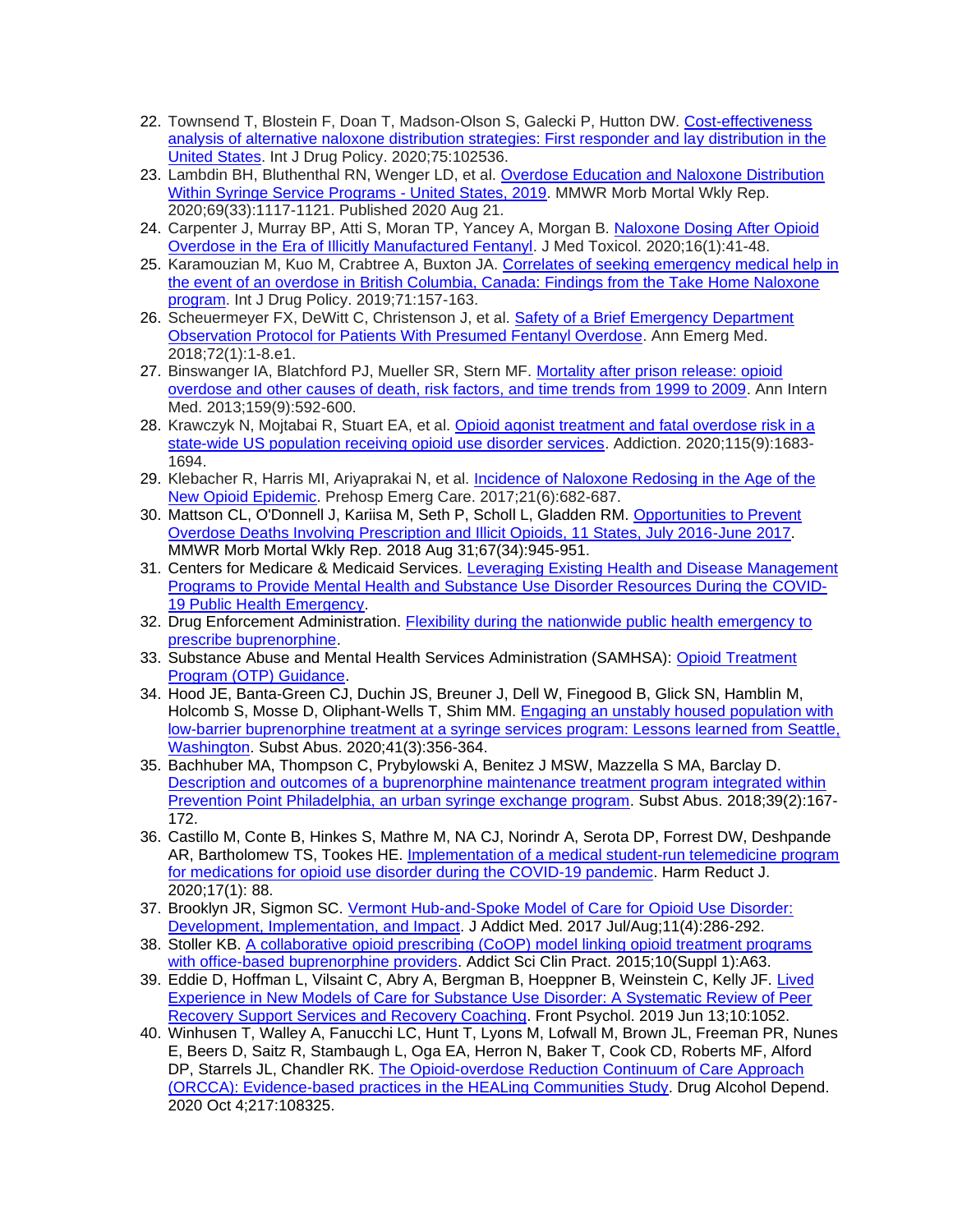- 41. Houry DE, Haegerich TM, Vivolo-Kantor A. Opportunities for Prevention and Intervention of Opioid Overdose in the Emergency Department. Ann Emerg Med. 2018 Jun;71(6):688-690.
- 42. Houry D, Adams J. Emergency Physicians and Opioid Overdoses: A Call to Aid. Ann Emerg Med. 2019 Sep;74(3):436-438.
- 43. Collins SE, Lonczak HS, Clifasefi SL. Seattle's Law Enforcement Assisted Diversion (LEAD): Program effects on recidivism outcomes. Eval Program Plann. 2017 Oct;64:49-56.
- 44. Mitchell O, Wilson DB, Eggers A, MacKenzie DL. Assessing the effectiveness of drug courts on recidivism: A meta-analytic review of traditional and non-traditional drug courts. J. Crim Justice. 2012;40(1):60-71.
- 45. Vivolo-Kantor AM, Seth P, Gladden RM, et al. Vital Signs: Trends in Emergency Department Visits for Suspected Opioid Overdoses — United States, July 2016–September 2017. MMWR Morb Mortal Wkly Rep 2018;67:279–285.
- 46. Niles JK, Gudin J, Radcliff J, Kaufman HW. The Opioid Epidemic Within the COVID-19 Pandemic: Drug Testing in 2020. Population Health Management. [ahead of print]
- 47. Guerrieri D, Kjellqvist F, Kronstrand R, Gréen H. Validation and Cross-Reactivity Data for Fentanyl Analogs With the Immunalysis Fentanyl ELISA. J Anal Toxicol. 2019 Jan 1;43(1):18-24.
- 48. Graziano S, Anzillotti L, Mannocchi G, Pichini S, Busardò FP. Screening methods for rapid determination of new psychoactive substances (NPS) in conventional and non-conventional biological matrices. J Pharm Biomed Anal. 2019 Jan 30;163:170-179.
- 49. Armenian P, Vo KT, Barr-Walker J, Lynch KL. Fentanyl, fentanyl analogs and novel synthetic opioids: A comprehensive review. Neuropharmacology. 2018 May 15;134(Pt A):121-132.
- 50. Mojica MA, Carter MD, Isenberg SL, Pirkle JL, Hamelin EI, Shaner RL, Seymour C, Sheppard CI, Baldwin GT, Johnson RC. Designing traceable opioid material§ kits to improve laboratory testing during the U.S. opioid overdose crisis. Toxicol Lett. 2019 Dec 15;317:53-58.
- 51. Green TC, Park JN, Gilbert M, McKenzie M, Struth E, Lucas R, Clarke W, Sherman SG. An assessment of the limits of detection, sensitivity and specificity of three devices for public healthbased drug checking of fentanyl in street-acquired samples. Int J Drug Policy. 2020 Mar;77:102661.
- 52. Harper L, Powell J, Pijl EM. An overview of forensic drug testing methods and their suitability for harm reduction point-of-care services. Harm Reduct J. 2017 Jul 31;14(1):52.

*The Centers for Disease Control and Prevention (CDC) protects people's health and safety by preventing and controlling diseases and injuries; enhances health decisions by providing credible information on critical health issues; and promotes healthy living through strong partnerships with local, national, and international organizations*

<sup>&</sup>lt;sup>i</sup> Provisional death counts presented in this HAN are the predicted number of deaths for "12-month ending periods," defined as the number of deaths occurring in the 12-month period ending in the month indicated. For example, the 12-month ending period in June 2019 would include deaths occurring from July 1, 2018, through June 30, 2019; thus, "12-months ending in June 2019" as written indicates deaths spanning July 2018 through June 2019. When analyzing changes in 12-month provisional estimates (e.g., the difference between 12-month ending in June 2019 compared to 12-month ending in May 2020), please consider that differences are driven both by deaths in the new months added to the rolling average (e.g., July 2019 through May 2020) as well as deaths occurring in the month dropped from the rolling count 12-months ago (e.g., July 2018 to May 2019). Predicted provisional counts represent estimates of the number of deaths adjusted for incomplete reporting. Estimates included may differ slightly from final NCHS drug overdose death reports, because provisional data are based on available records that meet certain data quality criteria at the time of analysis and may not include all deaths that occurred during a given time period. Therefore, they should not be considered comparable with final data and are subject to change.

If it is important to note that the provisional data included in this HAN compares data from 11 months (i.e., data begins in June) rather than the typical 12 months of data that are provided in CDC's NCHS monthly provisional estimates. Comparisons and percentage change estimates may differ slightly.

iii Regions are defined using Census Regions - Northeast: Connecticut, Maine, Massachusetts, New Hampshire, New Jersey, New York, New York City, Pennsylvania, Rhode Island, and Vermont. Midwest: Illinois, Indiana, Iowa, Kansas, Michigan, Minnesota, Missouri, Nebraska, North Dakota, Ohio, South Dakota, and Wisconsin. South: Alabama, Arkansas, Delaware, District of Columbia, Florida, Georgia, Kentucky, Louisiana, Maryland, Mississippi, North Carolina, Oklahoma, South Carolina, Tennessee, Texas, Virginia, and West Virginia. West: Alaska, Arizona, California, Colorado, Hawaii, Idaho, Montana, Nevada, New Mexico, Oregon, Utah, Washington, and Wyoming.